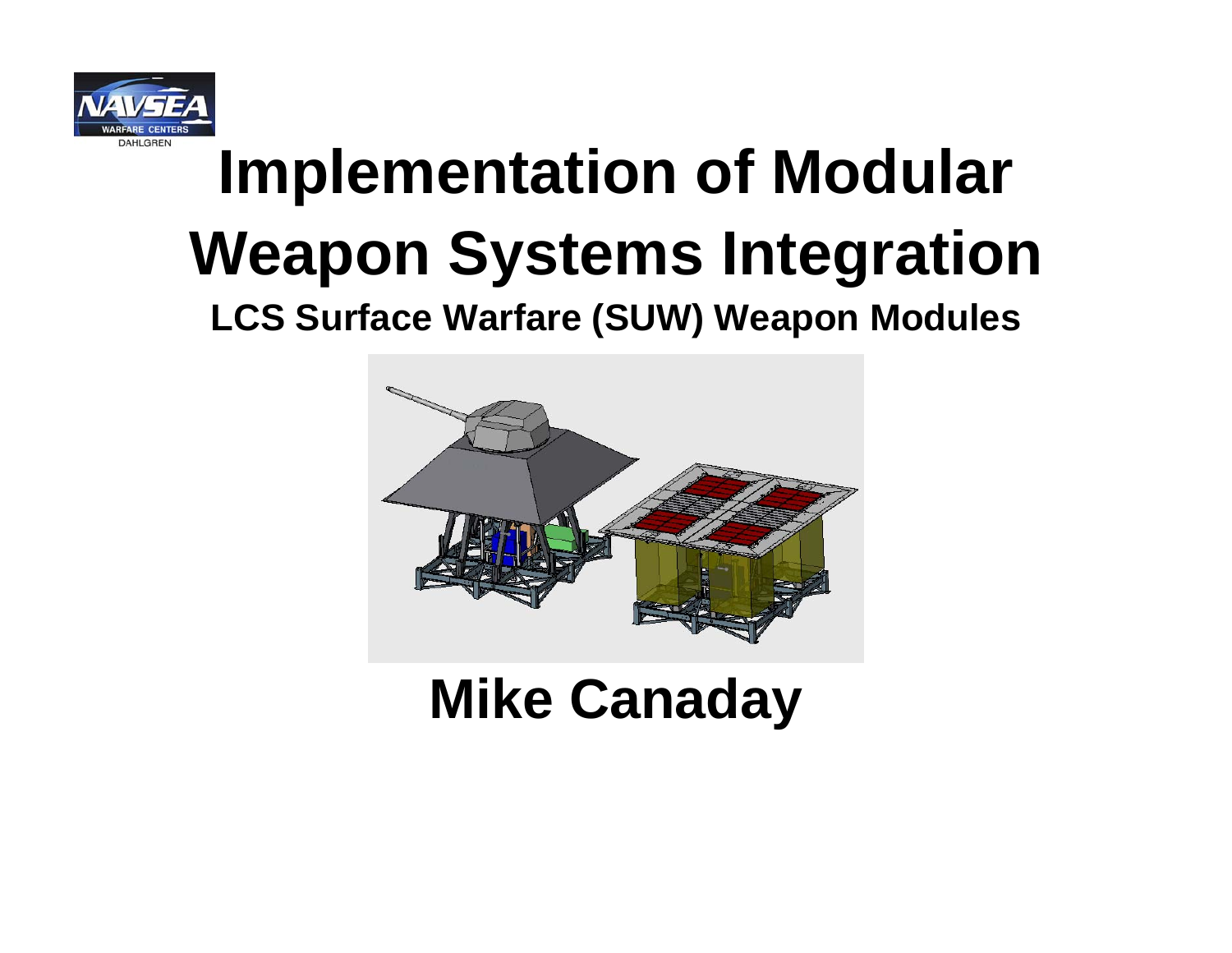

#### **Littoral Combat Ship (SUW) Mission Modules**

- Littoral Combat Ship is a Focused Mission Ship
- Littoral Combat Ship (LCS ) will Use a Modular Approach to Integrate Mission Modules to the Seaframe
- Seaframe is the Core of the LCS
- Flight 0 Mission Module Capabilities will Include
	- –Mine Warfare (MIW)
	- –Anti-Submarine Warfare (ASW)
	- –Anti-Surface Warfare (SUW)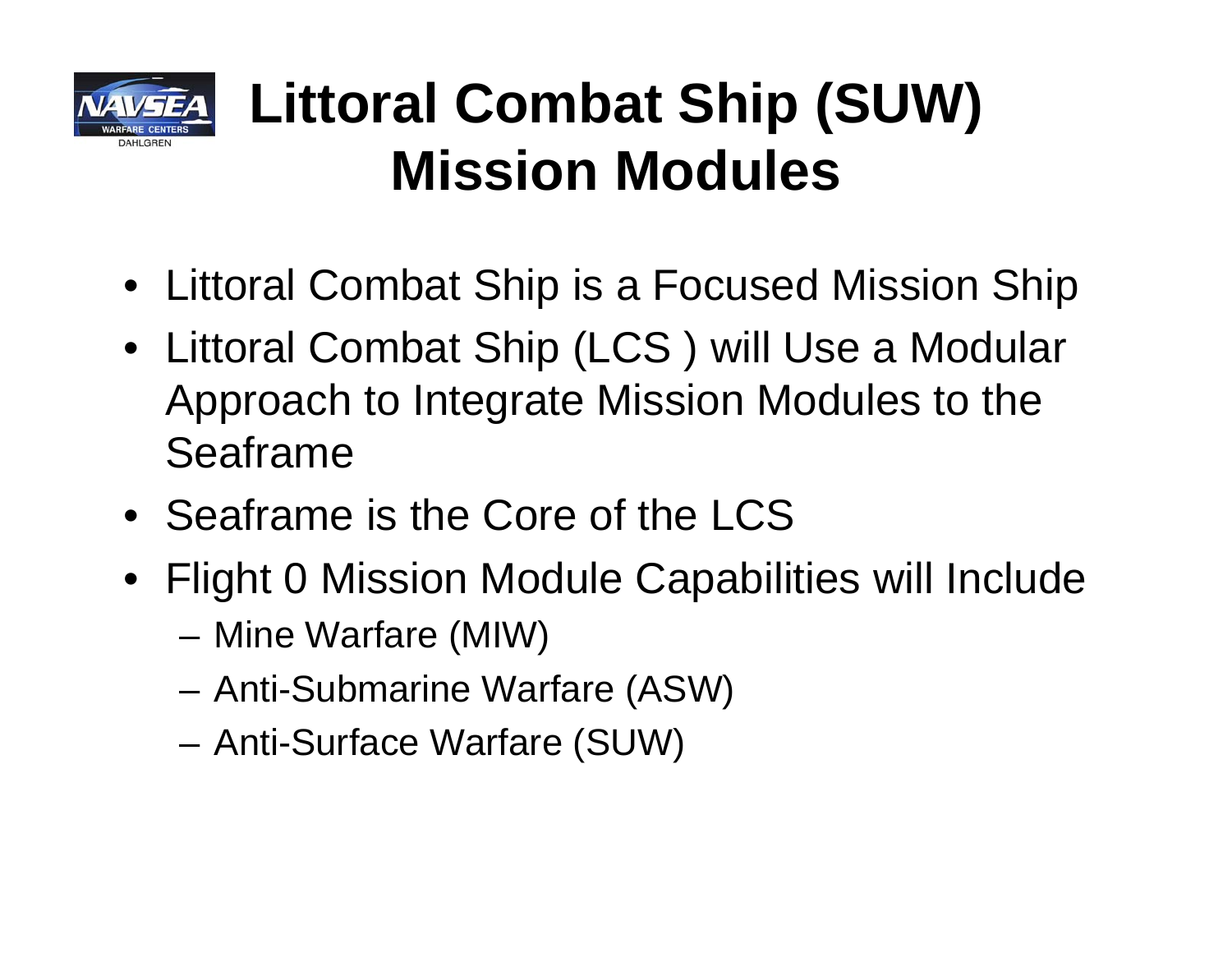

## **Introduction**

- A Mission Package (MP) Provides LCS with the Hardware Required to Support Specific Mission Areas
- A MP Consists of a Combination of Mission Modules (MMs)
- MMs are Installed in MM Stations or Mission Zones
- A Mission Zone Includes One or More MM **Stations**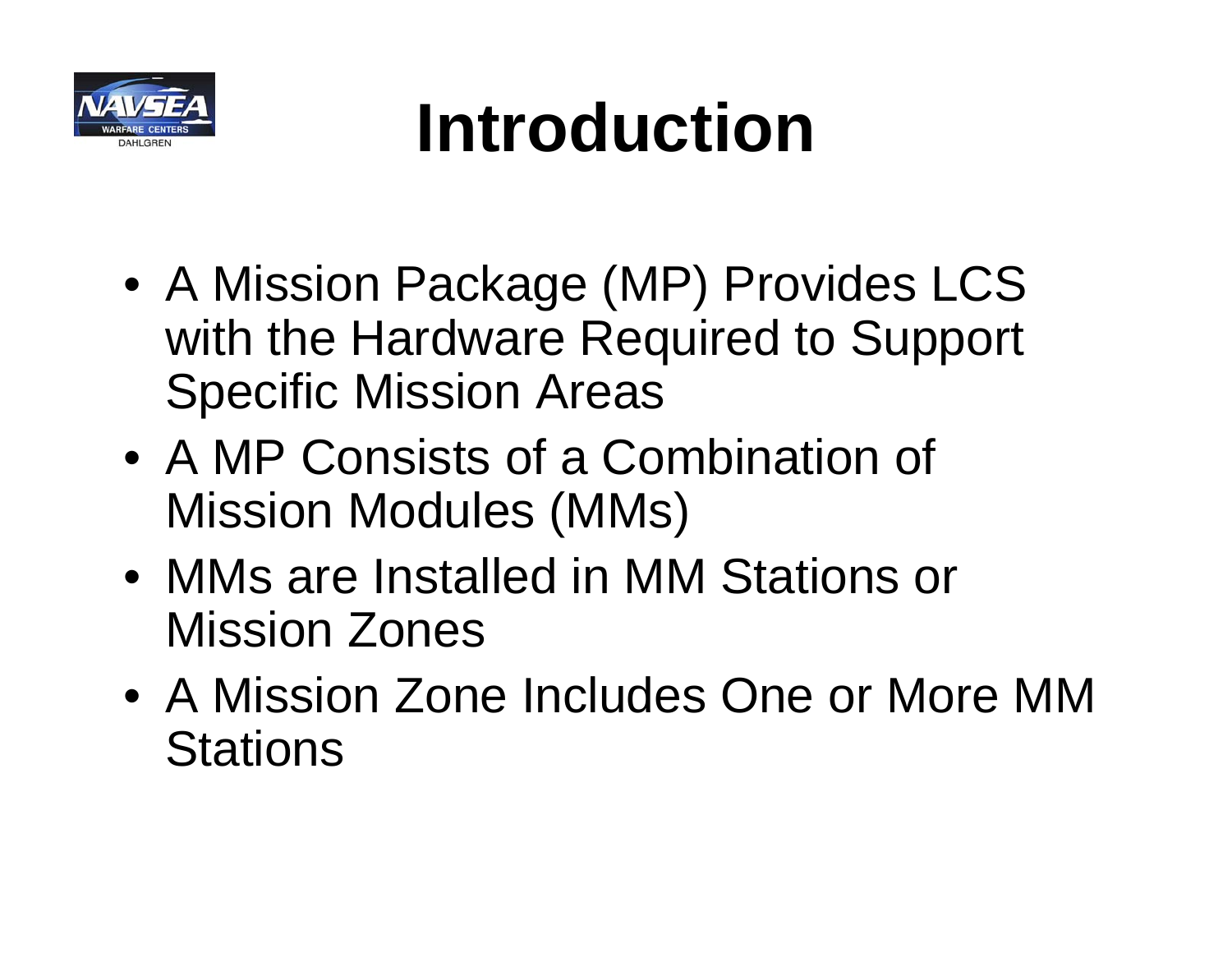

## **Background**

- The Concept for a Modular Approach to Weapons Systems Integration is Supported by Numerous Studies and Programs
	- SEAMOD in 1975
	- Ship Systems Engineering Standards (SSES) in 1980
	- NAVSEA's Affordability Through Commonality (AFC) Program in 1992
	- OSD's Open Systems Joint Task Force (OSJTF) in 1994
	- Carderock's Total Ship Open Systems Architecture (TOSA) in 1998
	- Dahlgren's Open Architecture Computing Environment (OACE) in 2003
	- 1980's foreign Navy Programs
		- Germany's MEKO Program
		- Denmark's STANFLEX Program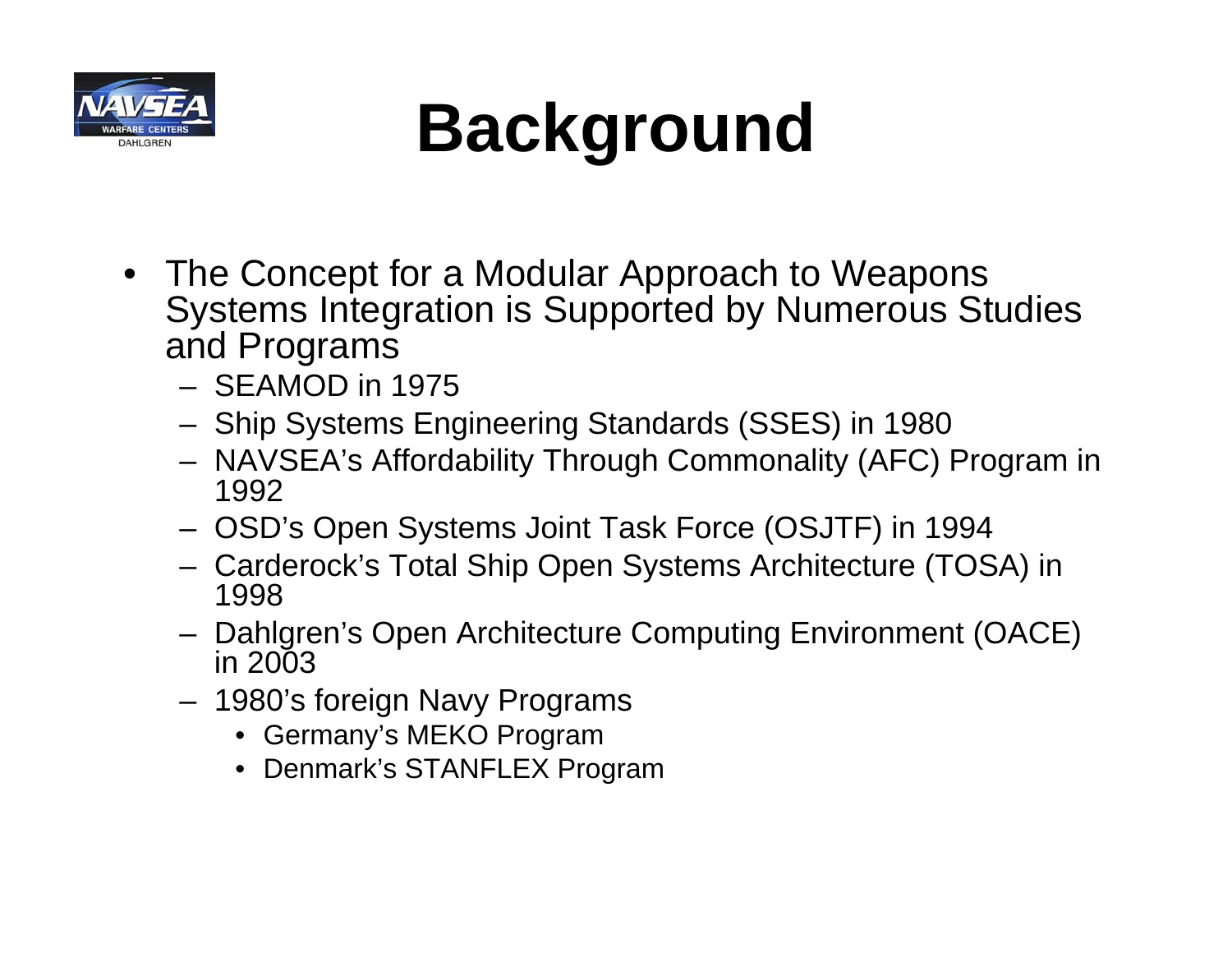

## **Background**

- A Modular Approach To the Weapons Integration Offers Performance Benefits that Are Required for the LCS
- Adaptable Across Different Missions
- Rapid Forward Based Conversion Between a SUW, MIW And ASW Mission Package Versus Changes at a Ship Yard<br>
Gun and Missile SUW



Weapon Station Modules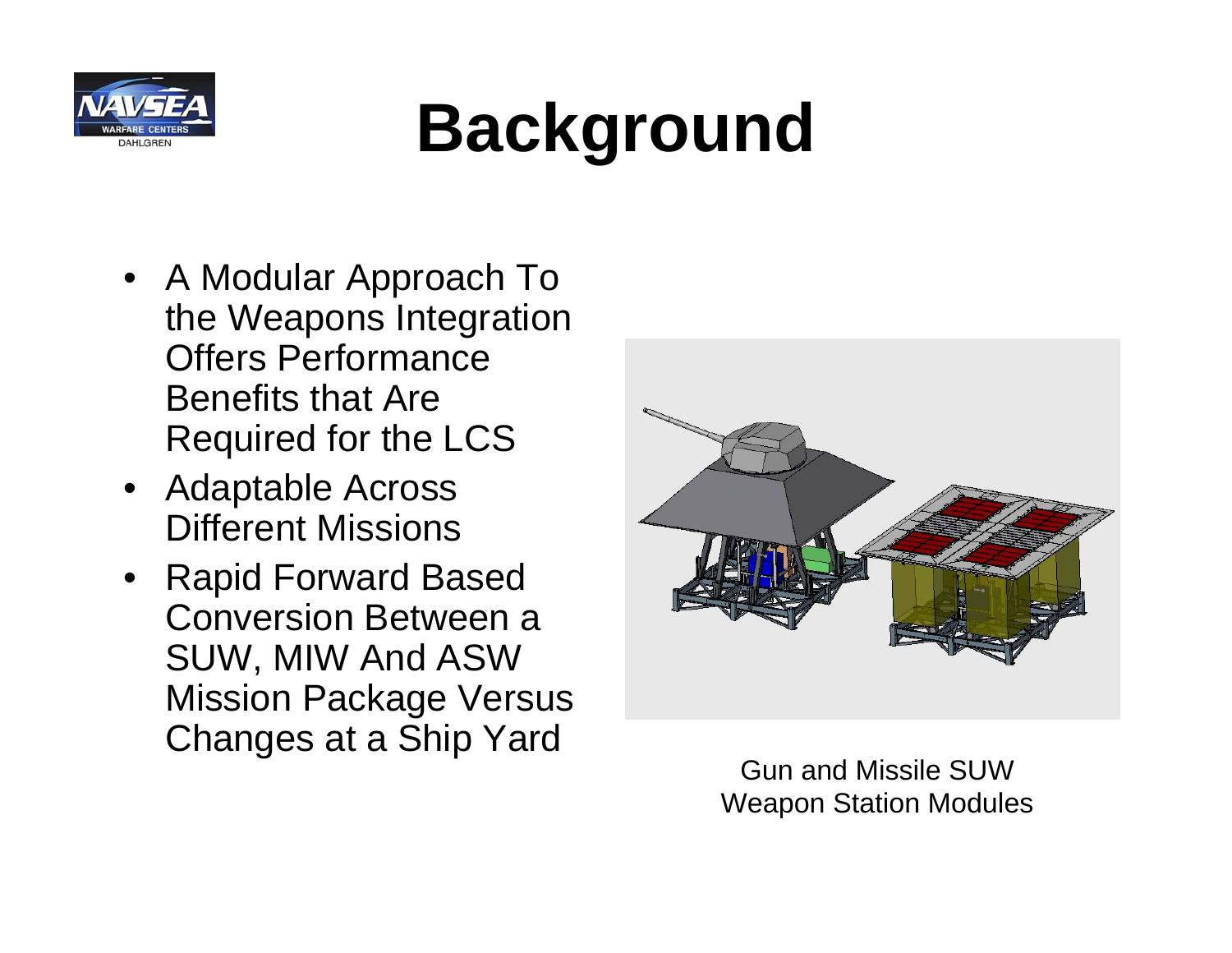

## **Background**

- Advantages of a Modularized Approach to Weapons Systems Integration are not Limited to the War-fighter
- Logistics Support
- Standardized TEUs Shipping
- Rapid Upgrade to Newer Systems Improves Lifecycle Sustainment of Seaframe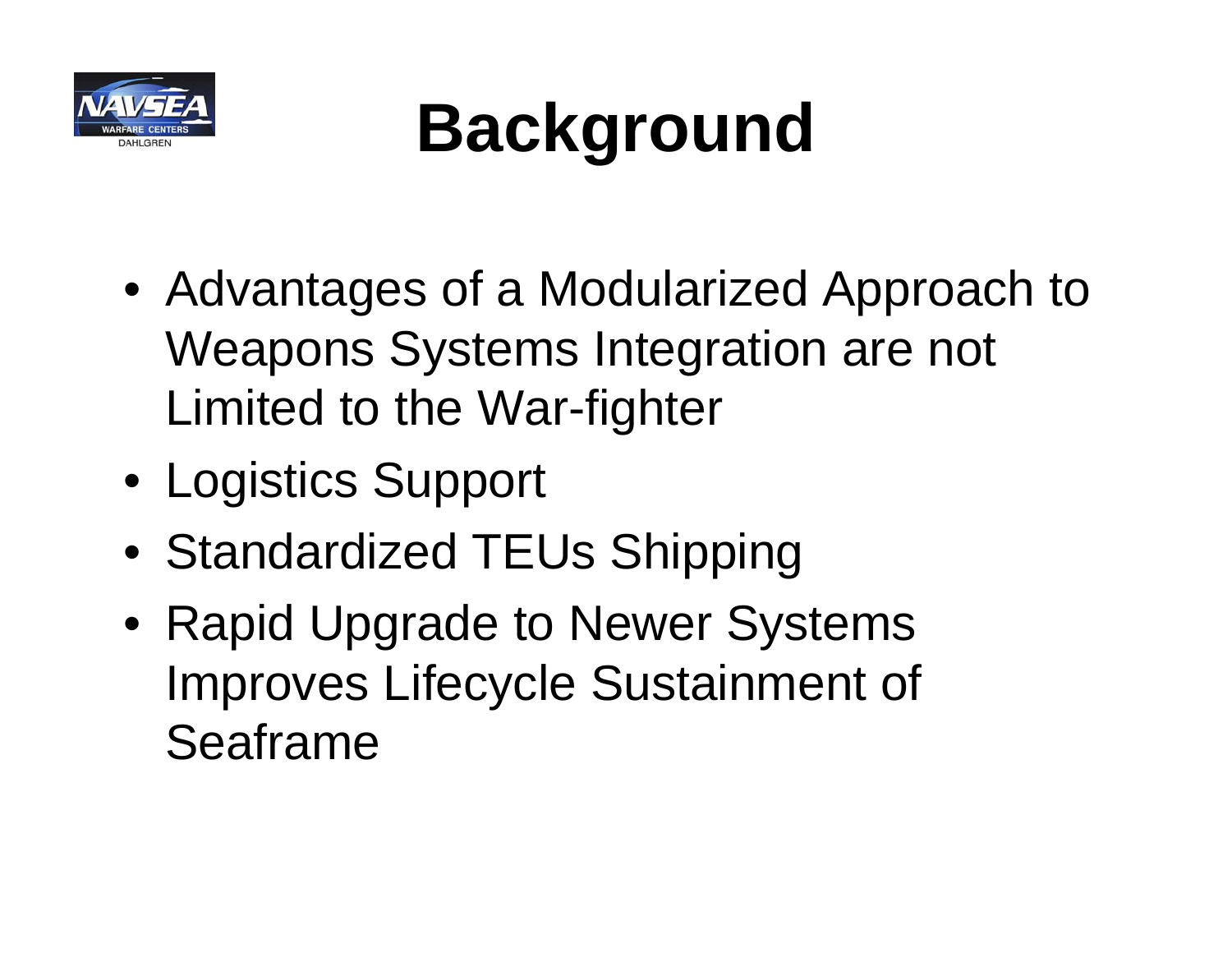

## **Mission Module CONOPS**

- The Mission Module Components, Packaged in ISO Containers, Arrive at a Friendly, Yet Undeveloped, Port
- The Components are Unpacked, Assembled, Checked Out, and Readied for Installation, Anticipating the LCS Arrival into Port
- When the Ship Arrives the Mission Package will be Installed and Checked Out in 1 Day (Objective) or No Greater than 4 Days (Threshold)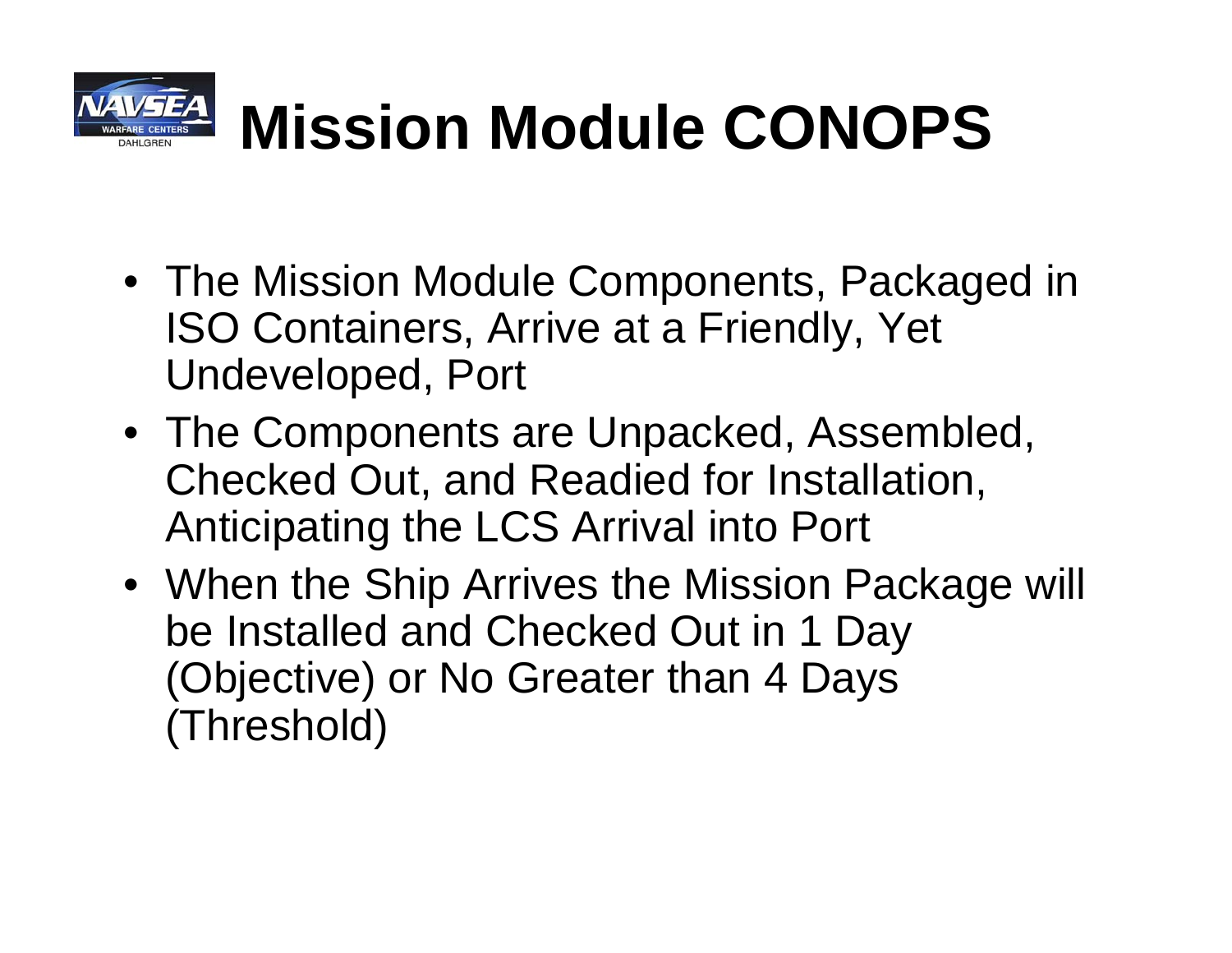

## **Interface Control**

- Functionality Divided Between the Mission Modules and the Sea Frame
- Interfaces Between the Mission Module
	- –Mission Module (i.e., The Weapon)
	- –Mission Module Station (i.e., The Sea Frame)
- Allows for
	- –Multiple Sea Frame Designs
	- –Independent Mission Module
	- Future Growth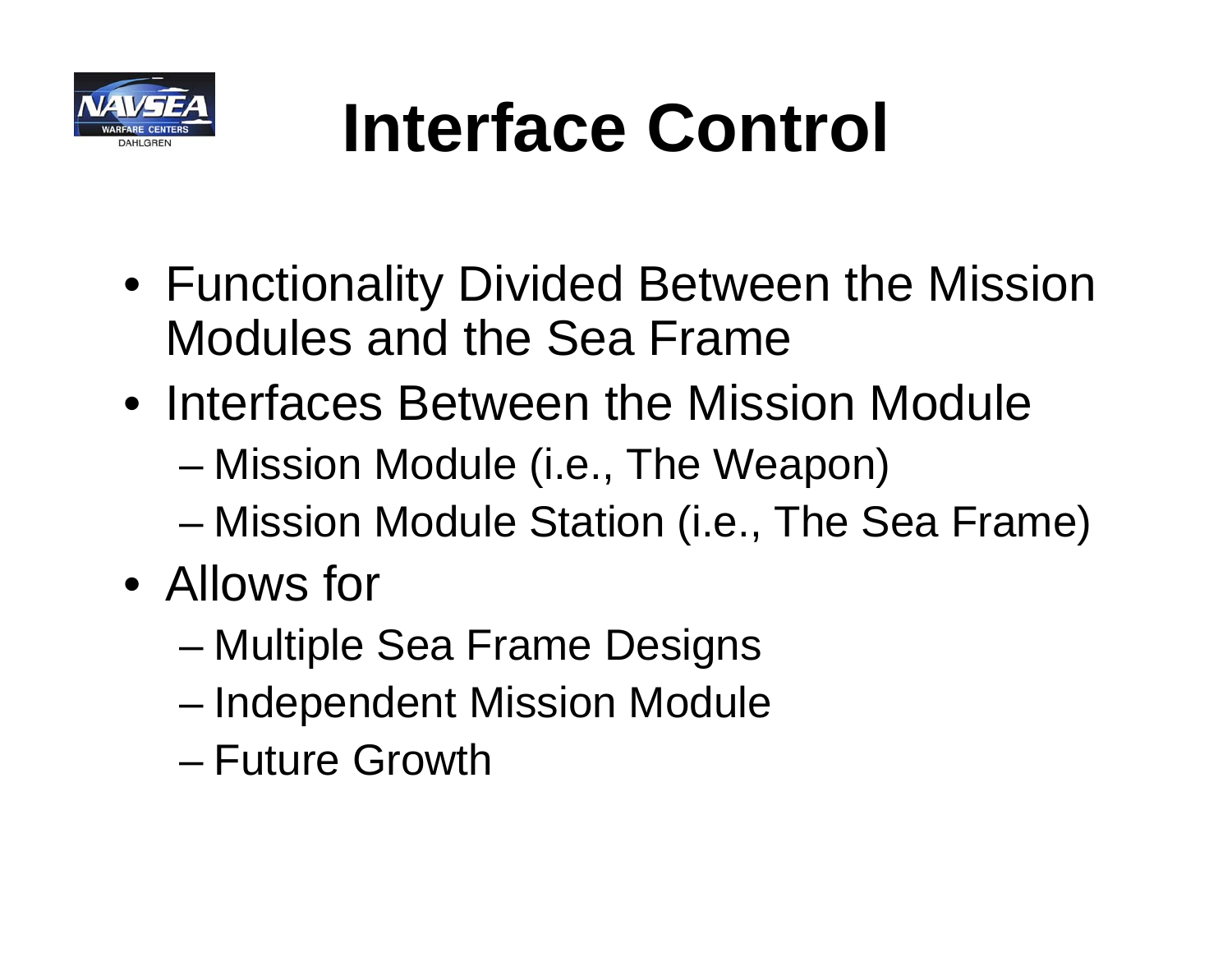

### **Interface Control**

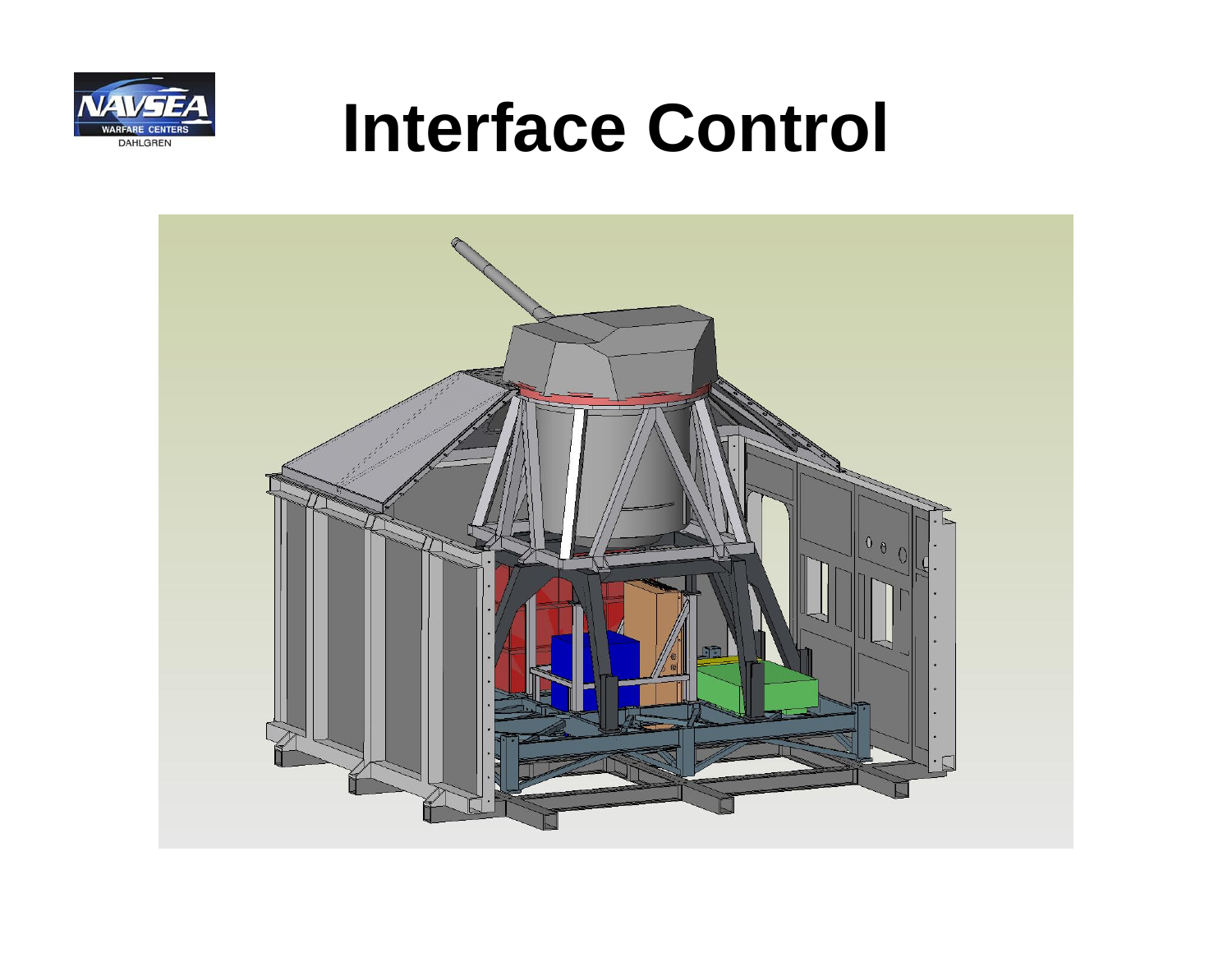

# **Analysis and Design**

- The SUW Mission Module Mission Package Design has Progressed Significantly Due to Understanding Gained Through Analysis.
	- Weight Minimization
	- Suitability of the Sea Frame to Mission Package Connections
	- Prevention of Deck-to-deck Coupling
	- Gun Recoil and Green Water Load Suitability
	- Commonality and Standardization Between Modules
	- Manufacturability
	- Handling and Transportation Accommodations and Flexibility
	- Consideration of Human Systems Integration Factors
- Control of Environmental Issues
	- Thermal Loading and Required HVAC Systems and Ventilation
	- Corrosion of Electrical Connectors
- Safety Considerations
	- Integrated HVAC for Temperature Control
	- A Sprinkling System for Over-temperature Control
	- Control of Electromagnetic Interference by Proper EMI Seal Design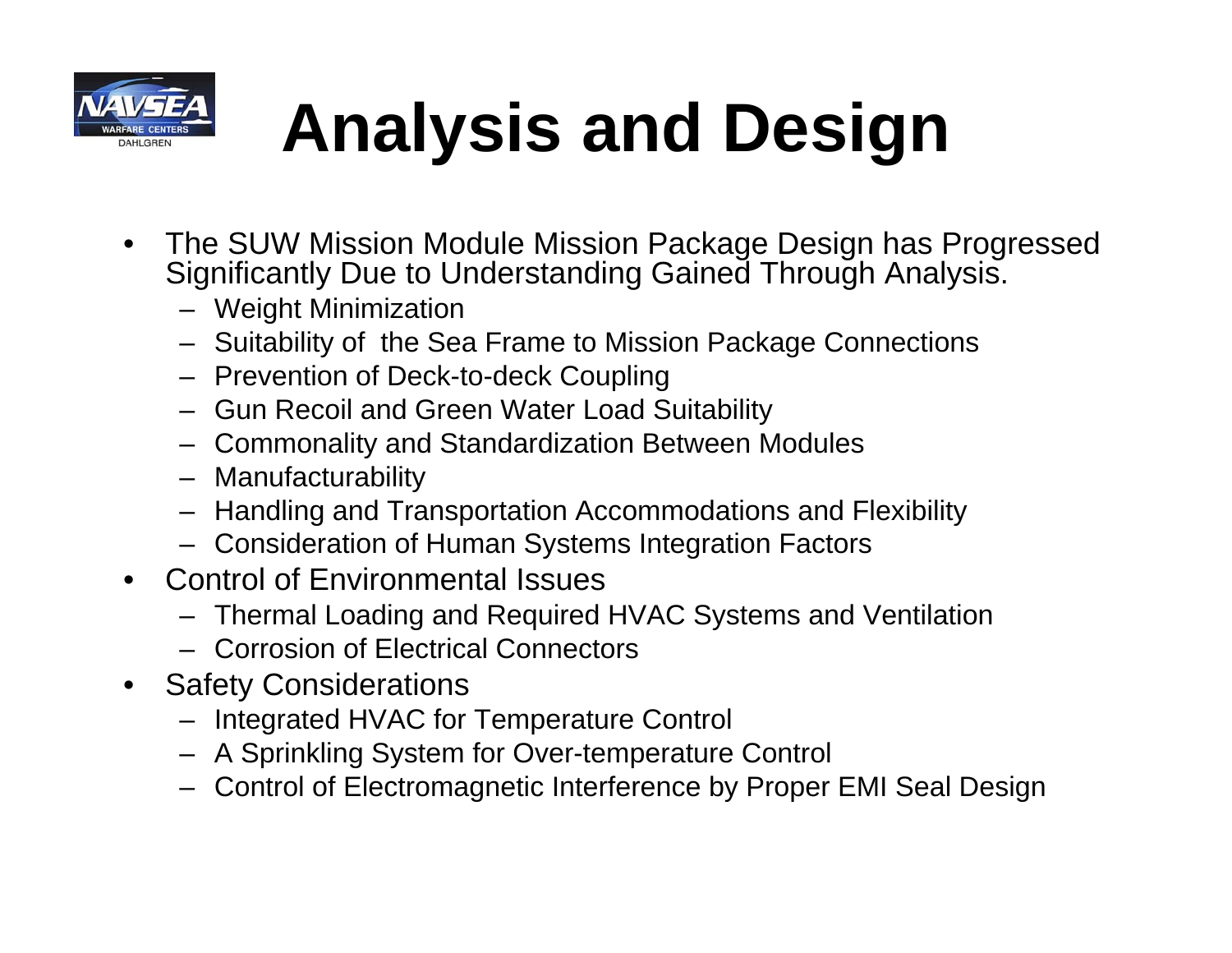

### **Missile Module Prototype**

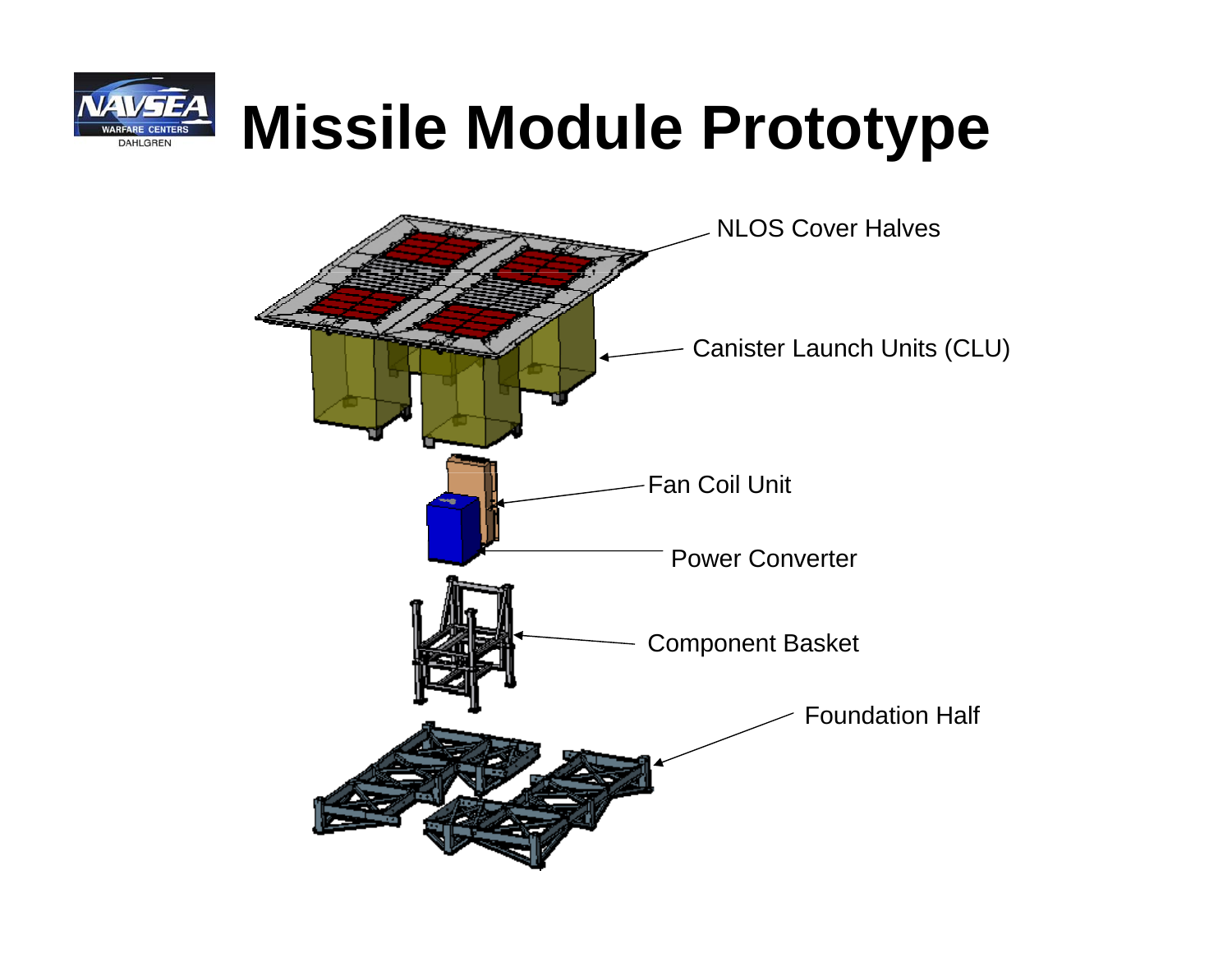

### **Gun Module Prototype**

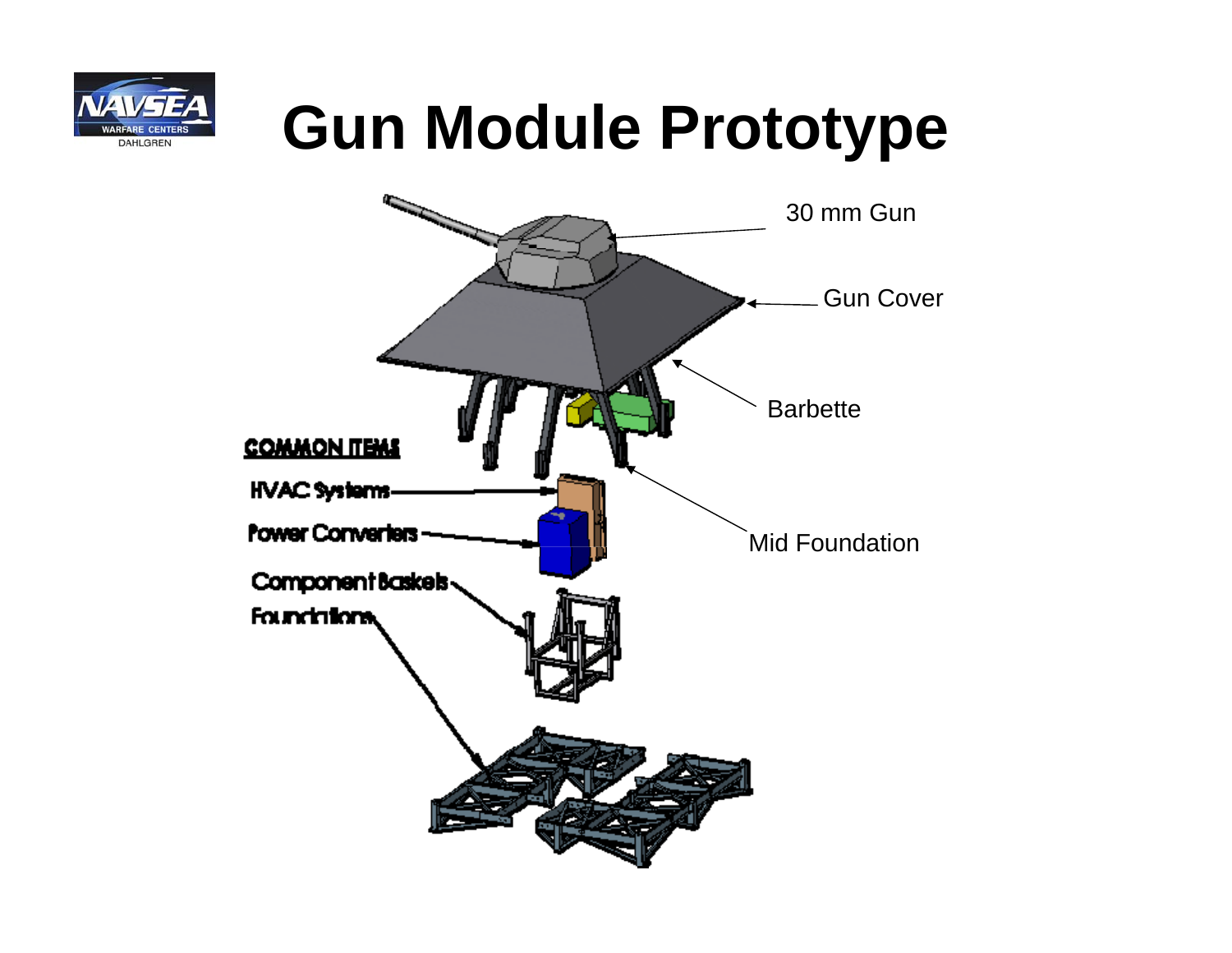

### **Component Level Modularity**

- $\bullet$  Modularity of Components for the SUW Missile and the Gun Weapon Modules.
- • Common Components:
	- Foundation
	- Heating/Cooling Unit
	- Power Converter
	- Mounting Basket for Heating/Cooling and Power Converter Unit



Mission Module Commonality between Launcher and Missile Variants.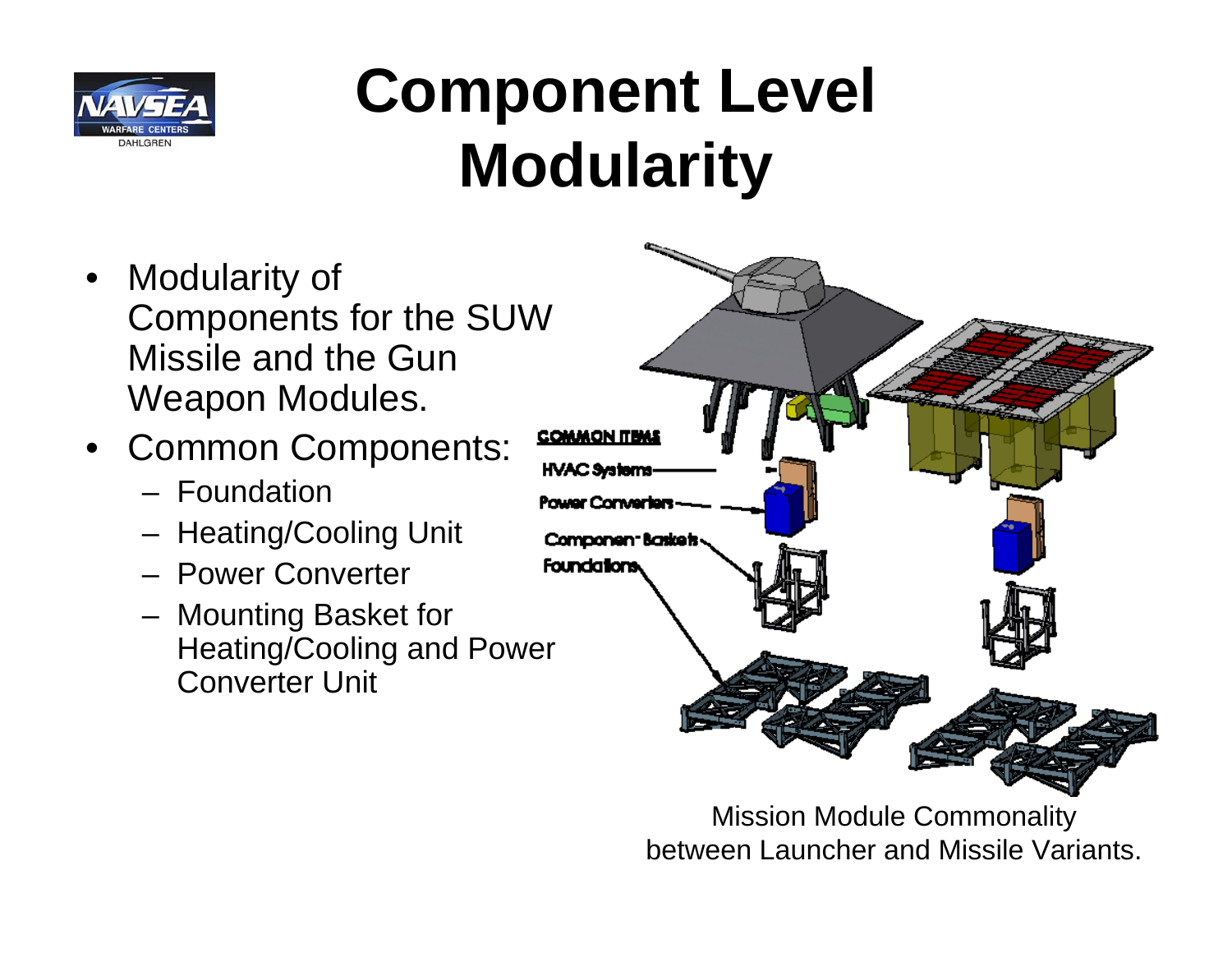

## **Common Foundation**

- A Major Mechanical Interface Element Between the Mission Module (the Weapon) and the Sea Frame (the Ship) is the Foundation.
- Common Between Missile and Gun Modules
- Transportability
	- 2 Pieces
- Near Miss Shock Loads
	- No Bolted Joint Friction
- •Leveling



Two-piece SUW Mission Module Foundation.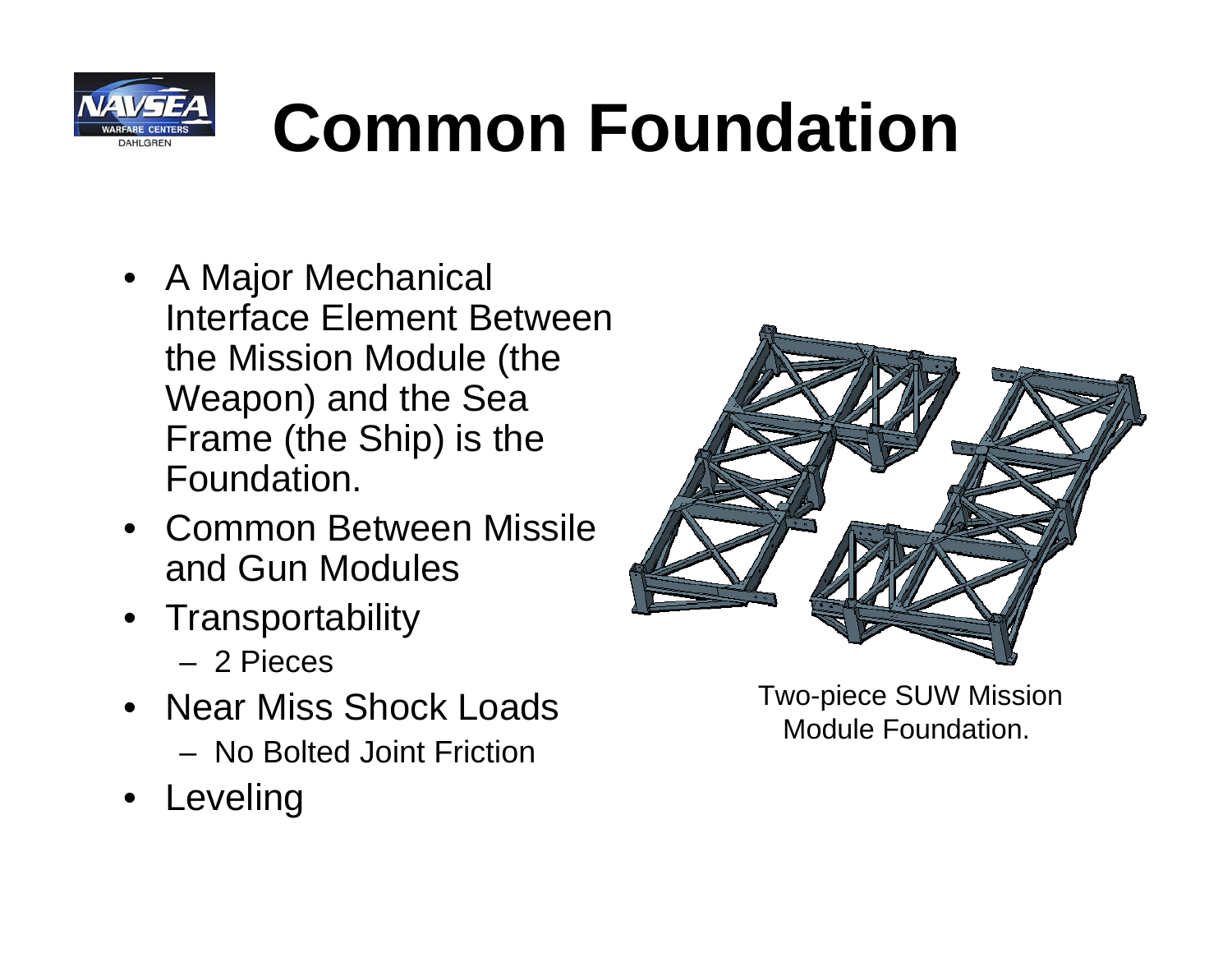

### **FoundationStrength Design**

• Cross-bracing - For Reacting to Bending **Moments** 



SUW Mission Module FoundationCross-bracing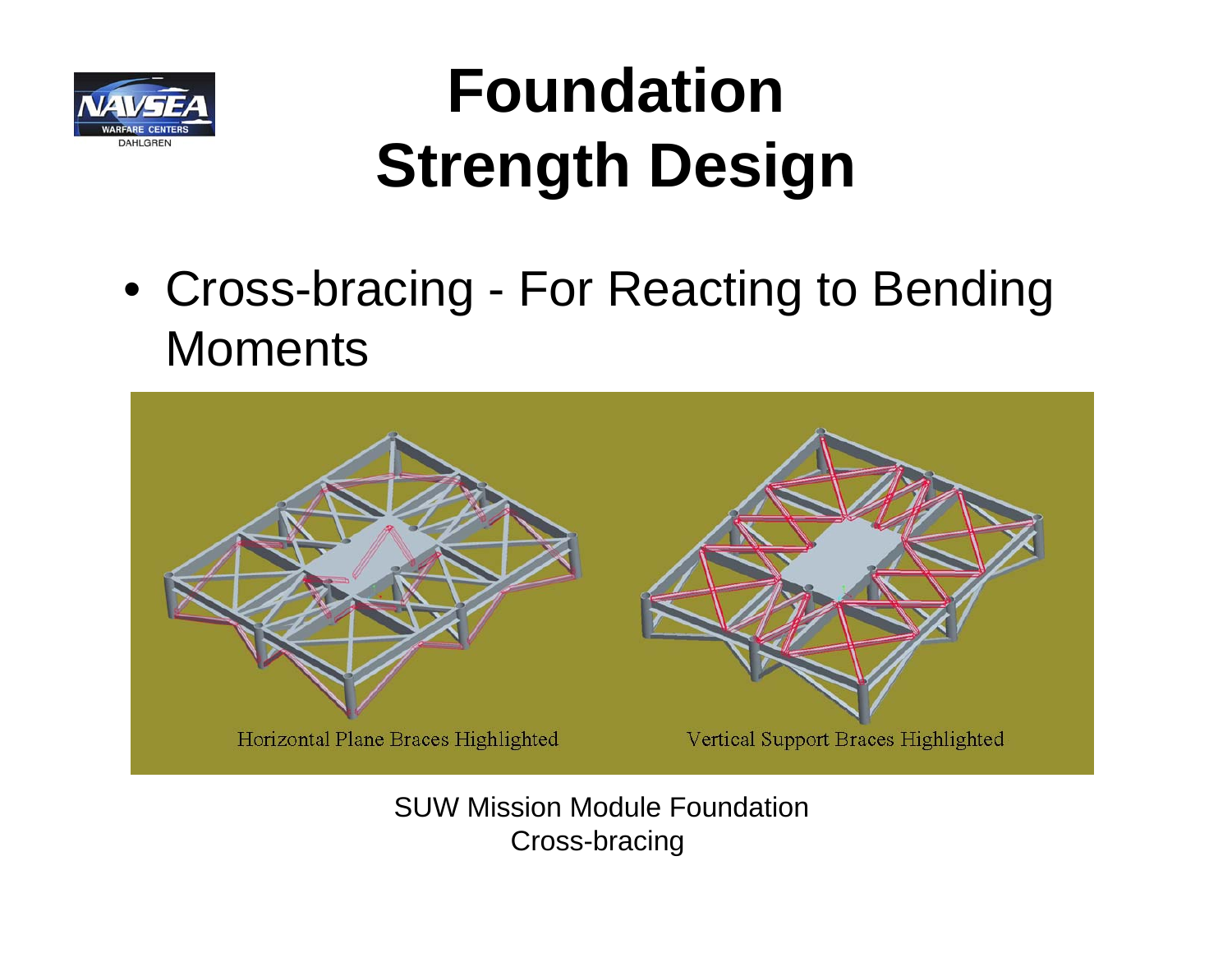

### **EMI and WeatherSealing**

- $\bullet$  Challenges Protecting Against EMI and the Elements.
- Seals Must be
	- Durable
	- Maintain a Seal Under Varying **Conditions**
	- The Seals Must Not Permanently Deform.
	- Able to Accommodate Variations in Gap to be Sealed
- $\bullet$ Modular EMI Seal
- $\bullet$  Possibilities for EMI Sealing Other than Welding Include
	- Spring Core Gaskets
	- EMI Meshes
	- Conductive RTV
	- "Torturous Path" Designs



"Torturous Path" EMI Seal Design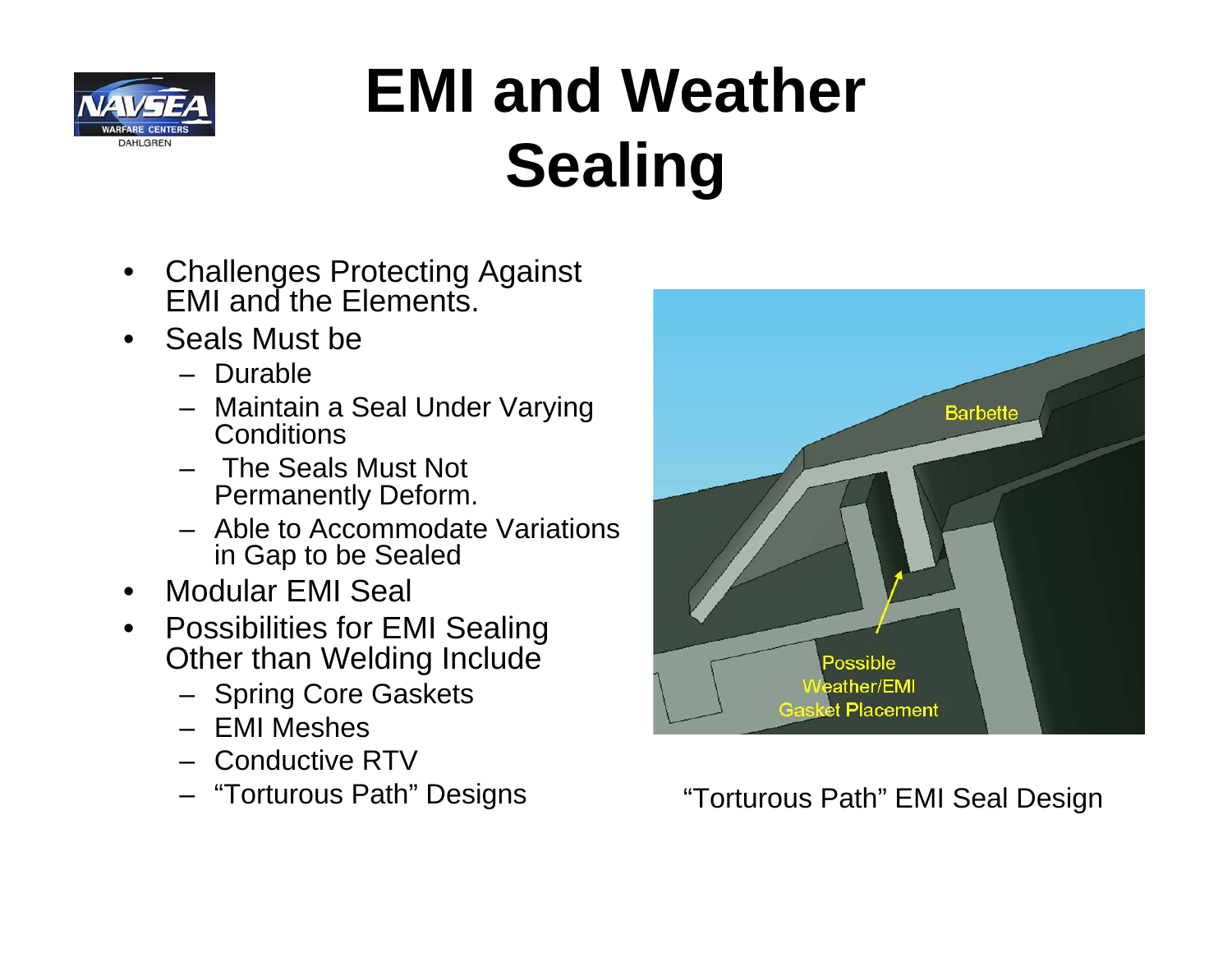

### **Modular Weapon System Challenges**

- $\bullet$  Design is Optimized for Easy and Fast Change-out Mechanical Interface Standpoint,
- $\bullet$  Installation of Gun and Missile Modules Must Meet Changeover Time Goals.
	- NLOS-LS Missile System has Inherent Adjustment Capabilities
	- 30 mm Gun System Must be Designed to Have Inherent Adjustment Capabilities as Well
- Need to Account for Uncertainty and Error in Seaframe to Module Interface.
	- Mechanical Adjustments
	- Electronic Calibrations at Installation
	- Control Compensation
- $\bullet$  Future Modular Weapons Systems Will Also Need to Carefully Consider How to Achieve Total System Readiness in a Short Period of Time in Terms of Final Set-up and Alignment.